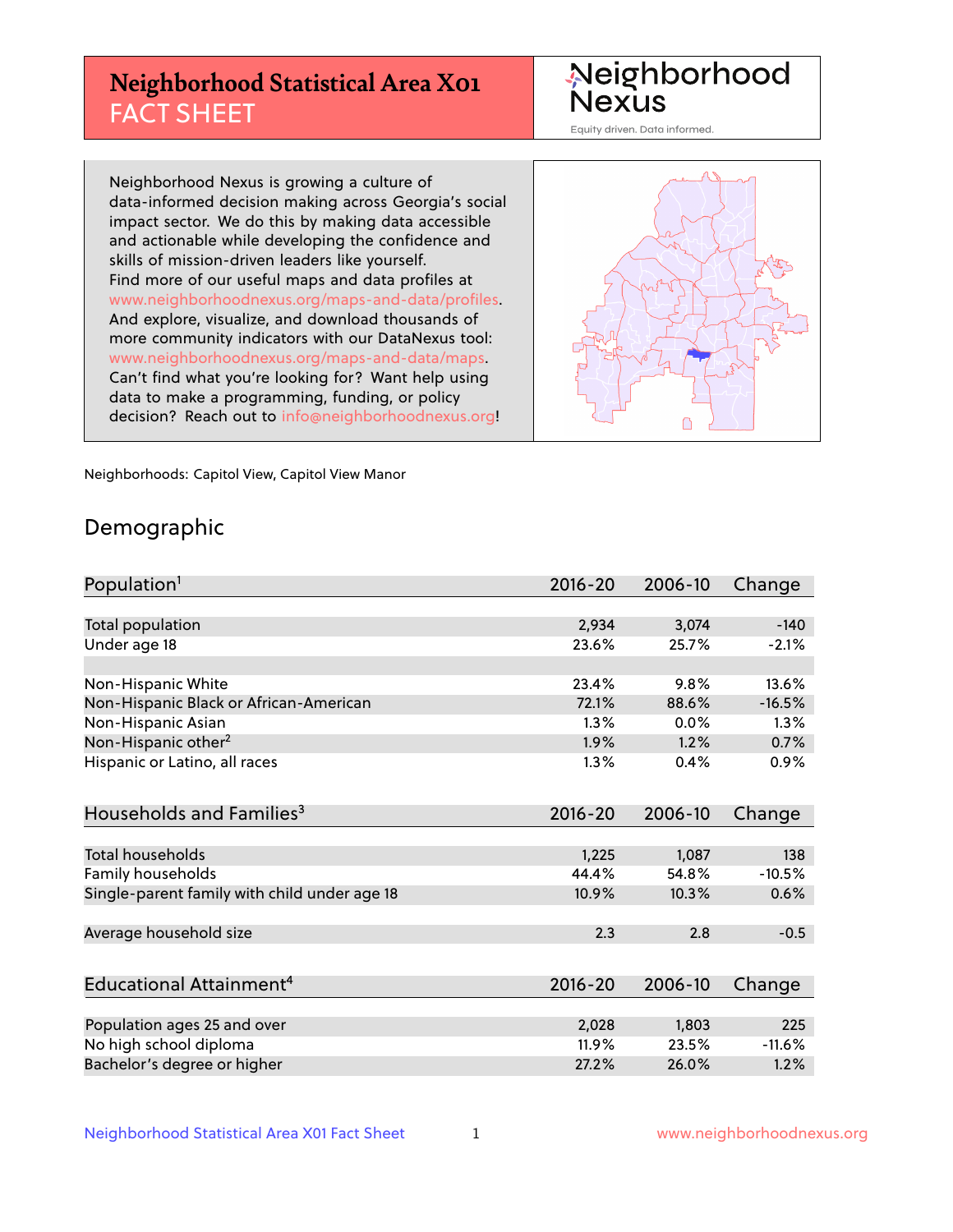## Change Measures, continued...

| Employment <sup>5</sup>                                 | 2016-20     | 2006-10  | Change   |
|---------------------------------------------------------|-------------|----------|----------|
| Total workers residing in Neighborhood Statistical Area | 1,211       | 1,185    | 26       |
| Workers with earnings \$1250/month or less              | 22.1%       | 29.6%    | $-7.5%$  |
| Workers with earnings \$1251/month to \$3333/month      | 40.8%       | 53.0%    | $-12.2%$ |
| Workers with earnings greater than \$3333/month         | 37.1%       | 17.4%    | 19.7%    |
|                                                         |             |          |          |
| Total jobs located in Neighborhood Statistical Area     | 158         | 362      | $-204$   |
| Jobs with earnings \$1250/month or less                 | 31.0%       | 37.8%    | $-6.8%$  |
| Jobs with earnings \$1251/month to \$3333/month         | 36.7%       | 46.7%    | $-10.0%$ |
| Jobs with earnings greater than \$3333/month            | 32.3%       | 15.5%    | 16.8%    |
|                                                         |             |          |          |
| Jobs/workers ratio                                      | 0.1         | 0.3      | $-0.2$   |
|                                                         |             |          |          |
| Income and Poverty <sup>6</sup>                         | 2016-20     | 2006-10  | Change   |
|                                                         |             |          |          |
| Median household income                                 | \$50,843    | \$43,507 | \$7,335  |
|                                                         |             |          |          |
| Population for whom poverty status is determined        | 2,898       | 3,066    | $-168$   |
| Population below poverty                                | 32.1%       | 25.0%    | 7.1%     |
|                                                         |             |          |          |
| Housing <sup>7</sup>                                    | 2016-20     | 2006-10  | Change   |
|                                                         |             |          |          |
| Total housing units                                     | 1,451       | 1,375    | 76       |
| Occupied housing units                                  | 84.4%       | 79.1%    | 5.4%     |
| Vacant housing units                                    | 15.6%       | 20.9%    | $-5.4%$  |
|                                                         |             |          |          |
| Occupied housing units                                  | 1,225       | 1,087    | 138      |
| Owner occupied housing units                            | 61.7%       | 63.4%    | $-1.6%$  |
| Renter occupied housing units                           | 38.3%       | 36.6%    | 1.6%     |
|                                                         |             |          |          |
| Access to a Vehicle <sup>8</sup>                        | $2016 - 20$ | 2006-10  | Change   |
|                                                         |             |          |          |
| Occupied housing units                                  | 1,225       | 1,087    | 138      |
| No vehicle available                                    | 12.5%       | 13.6%    | $-1.0%$  |
|                                                         |             |          |          |
| Crime Rates, per 10,000 Population <sup>9</sup>         | 2017-21     | 2012-16  | Change   |
|                                                         |             |          |          |
| All Part I crimes                                       | 462.2       | 619.4    | $-157.2$ |
| Violent crime                                           | 70.2        | 103.8    | $-33.5$  |
| Murder                                                  | 2.7         | 5.7      | $-2.9$   |
| Robbery                                                 | 19.8        | 37.1     | $-17.3$  |
| Aggravated assault                                      | 47.7        | 61.0     | $-13.3$  |
| Property crime                                          | 392.0       | 515.6    | $-123.7$ |
| <b>Burglary</b>                                         | 97.5        | 189.3    | $-91.8$  |
| Larceny                                                 | 230.4       | 170.4    | 60.0     |
| Vehicle theft                                           | 64.1        | 155.9    | $-91.9$  |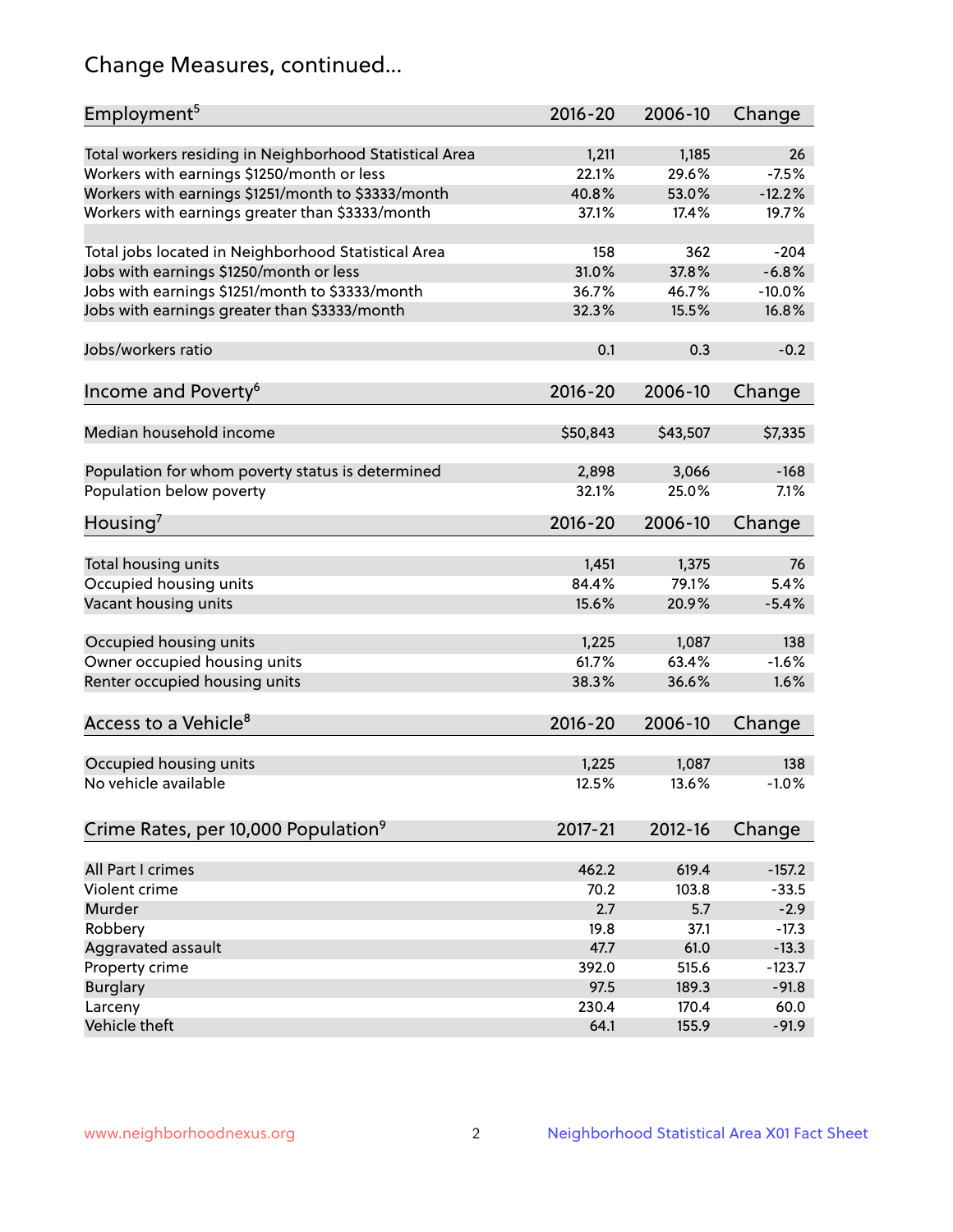## Current Data: Demographic

| Sex and Age, 2016-20 <sup>10</sup>                    | <b>Estimate</b> | Margin of Error        |
|-------------------------------------------------------|-----------------|------------------------|
| Total population                                      | 2,934           | ±514                   |
| Male                                                  | 48.4%           | $\pm$ 9.9%             |
| Female                                                | 51.6%           | $\pm$ 8.0%             |
| Under 5 years                                         | 12.2%           | $\pm$ 5.1%             |
| 5 to 9 years                                          | 4.5%            | $\pm 3.5\%$            |
| 10 to 14 years                                        | 4.4%            | $\pm$ 3.2%             |
| 15 to 19 years                                        | 3.8%            | $\pm 2.8\%$            |
| 20 to 24 years                                        | 6.0%            | $\pm$ 3.7%             |
| 25 to 34 years                                        | 17.3%           | $\pm$ 5.0%             |
| 35 to 44 years                                        | 11.4%           | $\pm 4.5\%$            |
| 45 to 54 years                                        | 11.1%           | $\pm 3.6\%$            |
| 55 to 59 years                                        | 9.2%            | $\pm$ 8.4%             |
| 60 to 64 years                                        | 5.6%            | $\pm 2.4\%$            |
| 65 to 74 years                                        | 8.9%            | $\pm 2.5\%$            |
| 75 to 84 years                                        | 4.8%            | $\pm$ 5.0%             |
| 85 years and over                                     | 0.8%            | ±1.2%                  |
| Median age (years)                                    | 36.3            | ±1.9                   |
| Race and Ethnicity, 2016-20 <sup>11</sup>             | <b>Estimate</b> | Margin of Error        |
| <b>Total population</b>                               | 2,934           | ±514                   |
| Hispanic or Latino (of any race)                      | 1.3%            | ±1.4%                  |
| Not Hispanic or Latino                                | 98.7%           | $\pm 0.8\%$            |
| White alone                                           | 23.4%           | $\pm$ 8.8%             |
| Black or African American alone                       | 72.1%           | ±10.8%                 |
| American Indian and Alaska Native alone               | 0.0%            | $\pm$ 0.2%             |
| Asian alone                                           | 1.3%            | $\pm 2.5\%$            |
| Native Hawaiian and other Pacific Islander alone      | 0.0%            | $\pm$ 0.4%             |
| Some other race alone                                 | 0.0%            | $\pm$ 0.4%             |
| Two or more races                                     | 1.8%            | $\pm1.8\%$             |
| U.S. Citizenship Status, 2016-20 <sup>12</sup>        | Estimate        | <b>Margin of Error</b> |
| Foreign-born population                               | 69              | $\pm 78$               |
| Naturalized U.S. citizen                              | 91.6%           | ±39.5%                 |
| Not a U.S. citizen                                    | 8.4%            | $\pm$ 14.4%            |
| Citizen, Voting Age Population, 2016-20 <sup>13</sup> | <b>Estimate</b> | Margin of Error        |
| Citizen, 18 and over population                       | 2,234           | ±415                   |
| Male                                                  | 51.6%           | ±13.0%                 |
| Female                                                | 48.4%           | $\pm 1.8\%$            |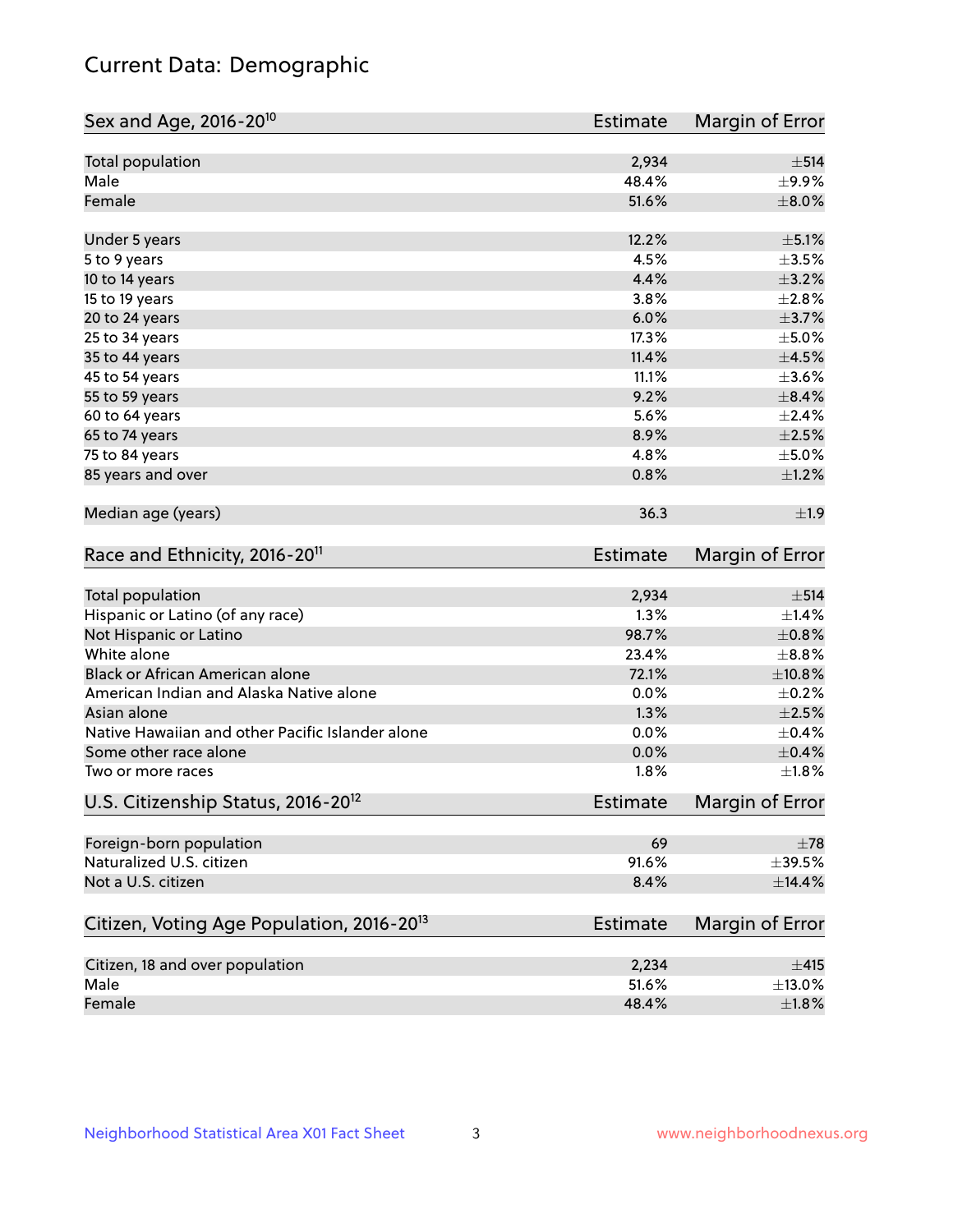## Current Data: Economic

| All households<br>$\pm 300$<br>1,225<br>Less than \$10,000<br>11.7%<br>±4.8%<br>7.5%<br>$\pm$ 5.2%<br>\$10,000 to \$14,999<br>\$15,000 to \$24,999<br>13.3%<br>\$25,000 to \$34,999<br>8.4%<br>$\pm$ 5.9%<br>$\pm$ 5.1%<br>\$35,000 to \$49,999<br>8.6%<br>\$50,000 to \$74,999<br>12.4%<br>$\pm$ 6.6%<br>\$75,000 to \$99,999<br>15.4%<br>$\pm$ 7.4%<br>8.6%<br>±3.9%<br>\$100,000 to \$149,999<br>1.3%<br>\$150,000 to \$199,999<br>12.6%<br>±19.7%<br>\$200,000 or more<br>Median household income (dollars)<br>\$50,843<br>Mean household income (dollars)<br>\$87,291<br>± 51,184<br>75.8%<br>Households with earnings<br>±12.3%<br>\$100,070<br>Mean earnings (dollars)<br>Households with Social Security<br>28.7%<br>$\pm$ 10.9% |
|------------------------------------------------------------------------------------------------------------------------------------------------------------------------------------------------------------------------------------------------------------------------------------------------------------------------------------------------------------------------------------------------------------------------------------------------------------------------------------------------------------------------------------------------------------------------------------------------------------------------------------------------------------------------------------------------------------------------------------------|
|                                                                                                                                                                                                                                                                                                                                                                                                                                                                                                                                                                                                                                                                                                                                          |
| ±11.9%<br>$\pm$ 1.4%<br>±10,453<br>±66,601                                                                                                                                                                                                                                                                                                                                                                                                                                                                                                                                                                                                                                                                                               |
|                                                                                                                                                                                                                                                                                                                                                                                                                                                                                                                                                                                                                                                                                                                                          |
|                                                                                                                                                                                                                                                                                                                                                                                                                                                                                                                                                                                                                                                                                                                                          |
|                                                                                                                                                                                                                                                                                                                                                                                                                                                                                                                                                                                                                                                                                                                                          |
|                                                                                                                                                                                                                                                                                                                                                                                                                                                                                                                                                                                                                                                                                                                                          |
|                                                                                                                                                                                                                                                                                                                                                                                                                                                                                                                                                                                                                                                                                                                                          |
|                                                                                                                                                                                                                                                                                                                                                                                                                                                                                                                                                                                                                                                                                                                                          |
|                                                                                                                                                                                                                                                                                                                                                                                                                                                                                                                                                                                                                                                                                                                                          |
|                                                                                                                                                                                                                                                                                                                                                                                                                                                                                                                                                                                                                                                                                                                                          |
|                                                                                                                                                                                                                                                                                                                                                                                                                                                                                                                                                                                                                                                                                                                                          |
|                                                                                                                                                                                                                                                                                                                                                                                                                                                                                                                                                                                                                                                                                                                                          |
|                                                                                                                                                                                                                                                                                                                                                                                                                                                                                                                                                                                                                                                                                                                                          |
|                                                                                                                                                                                                                                                                                                                                                                                                                                                                                                                                                                                                                                                                                                                                          |
|                                                                                                                                                                                                                                                                                                                                                                                                                                                                                                                                                                                                                                                                                                                                          |
|                                                                                                                                                                                                                                                                                                                                                                                                                                                                                                                                                                                                                                                                                                                                          |
|                                                                                                                                                                                                                                                                                                                                                                                                                                                                                                                                                                                                                                                                                                                                          |
| Mean Social Security income (dollars)<br>\$15,804<br>$\pm$ 1,114                                                                                                                                                                                                                                                                                                                                                                                                                                                                                                                                                                                                                                                                         |
| Households with retirement income<br>16.7%<br>$\pm$ 5.6%                                                                                                                                                                                                                                                                                                                                                                                                                                                                                                                                                                                                                                                                                 |
| Mean retirement income (dollars)<br>\$22,255<br>±11,489                                                                                                                                                                                                                                                                                                                                                                                                                                                                                                                                                                                                                                                                                  |
| Households with Supplemental Security Income<br>8.0%<br>$\pm$ 5.1%                                                                                                                                                                                                                                                                                                                                                                                                                                                                                                                                                                                                                                                                       |
| Mean Supplemental Security Income (dollars)<br>\$9,628<br>$\pm$ 2,255                                                                                                                                                                                                                                                                                                                                                                                                                                                                                                                                                                                                                                                                    |
| Households with cash public assistance income<br>2.9%<br>$\pm 3.0\%$                                                                                                                                                                                                                                                                                                                                                                                                                                                                                                                                                                                                                                                                     |
| Mean cash public assistance income (dollars)<br>\$6,373<br>±4,263                                                                                                                                                                                                                                                                                                                                                                                                                                                                                                                                                                                                                                                                        |
| Households with Food Stamp/SNAP benefits in the past 12<br>20.4%<br>$\pm$ 5.3%<br>months                                                                                                                                                                                                                                                                                                                                                                                                                                                                                                                                                                                                                                                 |
| Family households<br>544<br>±116                                                                                                                                                                                                                                                                                                                                                                                                                                                                                                                                                                                                                                                                                                         |
| Less than \$10,000<br>14.1%<br>$\pm$ 8.9%                                                                                                                                                                                                                                                                                                                                                                                                                                                                                                                                                                                                                                                                                                |
| \$10,000 to \$14,999<br>8.5%<br>$\pm$ 7.7%                                                                                                                                                                                                                                                                                                                                                                                                                                                                                                                                                                                                                                                                                               |
| \$15,000 to \$24,999<br>5.0%<br>$\pm$ 5.9%                                                                                                                                                                                                                                                                                                                                                                                                                                                                                                                                                                                                                                                                                               |
| $\pm$ 12.0%<br>\$25,000 to \$34,999<br>12.6%                                                                                                                                                                                                                                                                                                                                                                                                                                                                                                                                                                                                                                                                                             |
| \$35,000 to \$49,999<br>20.2%<br>±15.3%                                                                                                                                                                                                                                                                                                                                                                                                                                                                                                                                                                                                                                                                                                  |
| \$50,000 to \$74,999<br>13.9%<br>$\pm$ 10.5%                                                                                                                                                                                                                                                                                                                                                                                                                                                                                                                                                                                                                                                                                             |
| \$75,000 to \$99,999<br>14.9%<br>$\pm$ 11.1%                                                                                                                                                                                                                                                                                                                                                                                                                                                                                                                                                                                                                                                                                             |
| \$100,000 to \$149,999<br>8.9%<br>$\pm$ 6.2%                                                                                                                                                                                                                                                                                                                                                                                                                                                                                                                                                                                                                                                                                             |
| \$150,000 to \$199,999<br>0.1%<br>$\pm 2.2\%$                                                                                                                                                                                                                                                                                                                                                                                                                                                                                                                                                                                                                                                                                            |
| \$200,000 or more<br>1.7%<br>$\pm 2.9\%$                                                                                                                                                                                                                                                                                                                                                                                                                                                                                                                                                                                                                                                                                                 |
| Median family income (dollars)<br>\$42,827<br>$\pm$ 6,016                                                                                                                                                                                                                                                                                                                                                                                                                                                                                                                                                                                                                                                                                |
| Mean family income (dollars)<br>\$53,515<br>±14,240                                                                                                                                                                                                                                                                                                                                                                                                                                                                                                                                                                                                                                                                                      |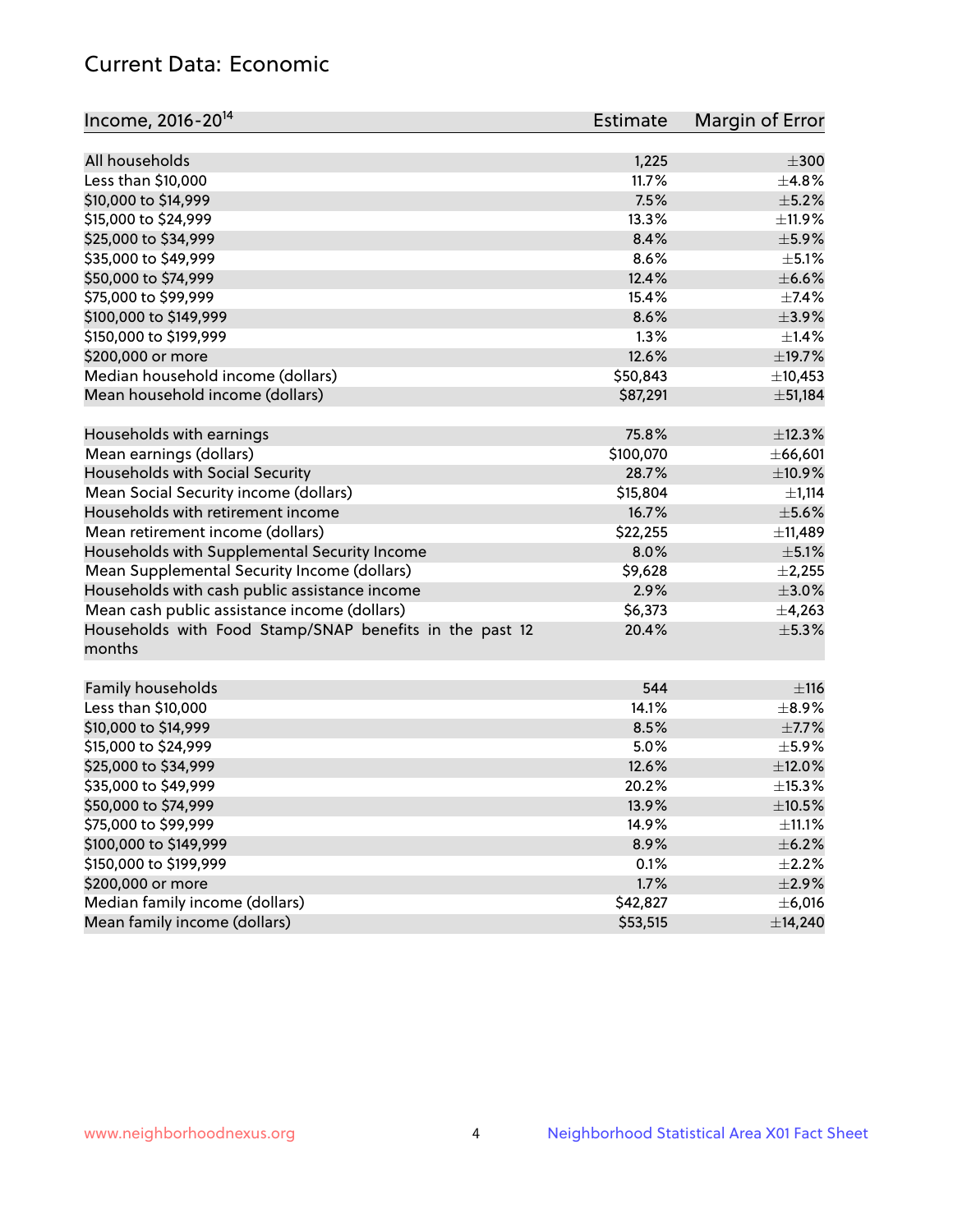## Current Data: Economic, continued...

| Income, 2016-20, continued <sup>15</sup>                                                    | <b>Estimate</b> | Margin of Error        |
|---------------------------------------------------------------------------------------------|-----------------|------------------------|
|                                                                                             |                 |                        |
| Nonfamily households                                                                        | 682             | $\pm$ 305              |
| Median nonfamily income (dollars)                                                           | \$58,882        | ±18,909                |
| Mean nonfamily income (dollars)                                                             | \$110,764       | ±85,781                |
| Median earnings for workers (dollars)                                                       | \$34,123        | ±5,547                 |
| Median earnings for male full-time, year-round workers                                      | \$59,278        | ±8,497                 |
| (dollars)                                                                                   |                 |                        |
| Median earnings for female full-time, year-round workers<br>(dollars)                       | \$42,804        | ±9,834                 |
| Per capita income (dollars)                                                                 | \$38,154        | ±22,137                |
| Families Below Poverty Level, 2016-20 <sup>16</sup>                                         | <b>Estimate</b> |                        |
|                                                                                             |                 | <b>Margin of Error</b> |
| <b>All Families</b>                                                                         | 544             | $\pm$ 116              |
| Percent below poverty                                                                       | 28.1%           | ±11.5%                 |
| Families with related children under 18 years                                               | 282             | $\pm$ 128              |
| Percent below poverty                                                                       | 44.6%           | ±21.6%                 |
| Families with related children under 5 years only                                           | 87              | $\pm 73$               |
| Percent below poverty                                                                       | 40.4%           | ±40.9%                 |
| Married couple families                                                                     | 177             | $\pm$ 83               |
| Percent below poverty                                                                       | 16.5%           | ±20.7%                 |
| Married couple families with related children under 18 years                                | 52              | $\pm$ 50               |
| Percent below poverty                                                                       | 44.7%           | ±55.6%                 |
| Married couple families with related children under 5 years                                 | 20              | $\pm$ 34               |
| Percent below poverty                                                                       | $0.0\%$         | ±63.6%                 |
|                                                                                             |                 |                        |
| Families with female householder, no spouse present                                         | 272             | $\pm$ 115              |
| Percent below poverty                                                                       | 31.4%           | ±18.4%                 |
| Families with female householder, no spouse present with<br>related children under 18 years | 163             | $\pm 92$               |
| Percent below poverty                                                                       | 42.8%           | ±29.8%                 |
| Families with female householder, no spouse present with                                    | 41              | $\pm 48$               |
| related children under 5 years                                                              |                 |                        |
| Percent below poverty                                                                       | 23.1%           | ±32.9%                 |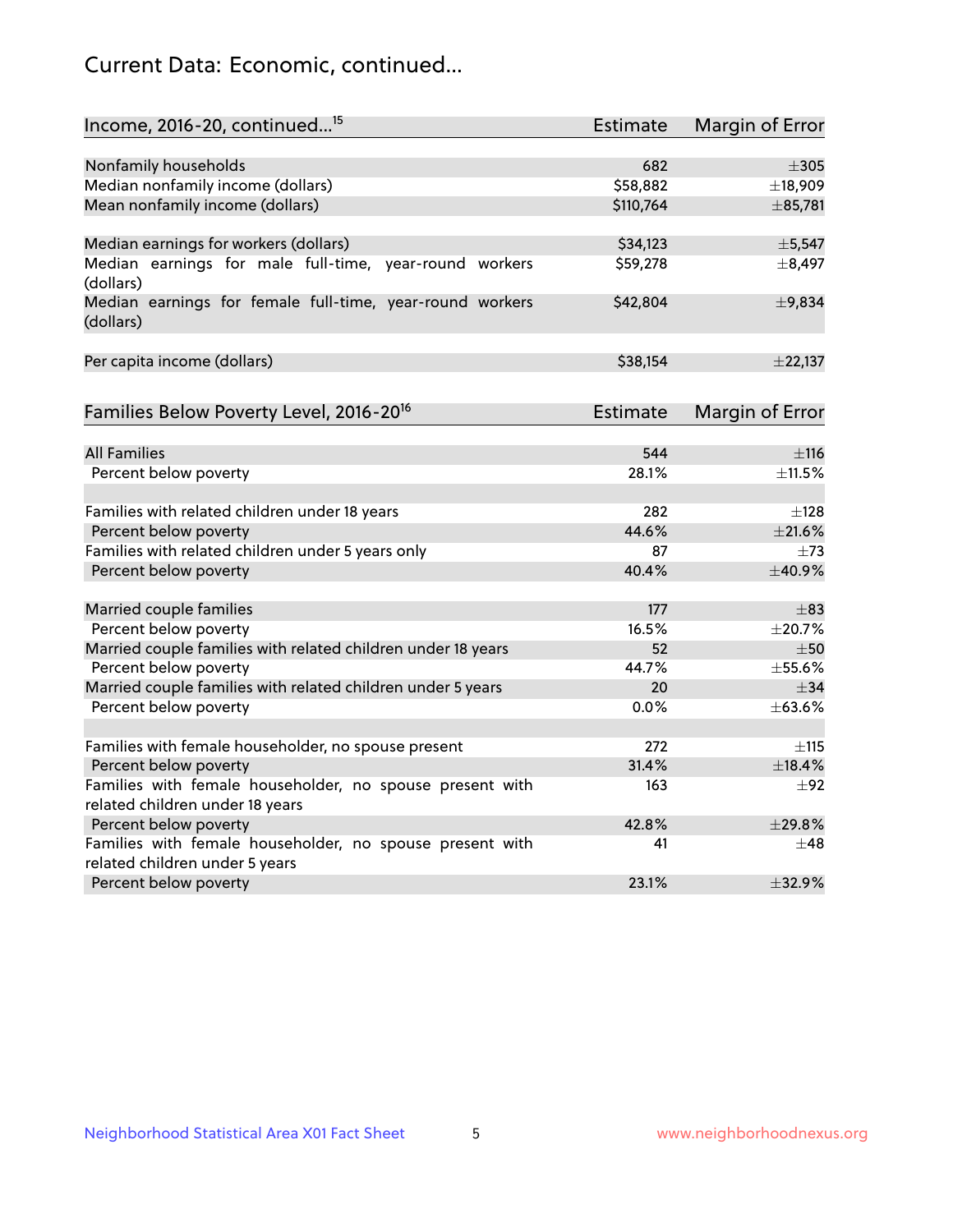## Current Data: Economic, continued...

| People Below Poverty Level, 2016-20 <sup>17</sup> | <b>Estimate</b> | Margin of Error |
|---------------------------------------------------|-----------------|-----------------|
|                                                   |                 |                 |
| Total population                                  | 2,898           | $\pm$ 497       |
| Percent below poverty                             | 32.1%           | ±13.8%          |
| Population under 18 years                         | 658             | $\pm 235$       |
| Percent below poverty                             | 55.1%           | ±18.9%          |
| Population 18 years and over                      | 2,240           | ±413            |
| Percent below poverty                             | 25.4%           | $\pm$ 6.2%      |
| Population 18 to 64 years                         | 1,816           | $\pm$ 374       |
| Percent below poverty                             | 27.2%           | $\pm$ 7.3%      |
| Population 65 years and over                      | 424             | ±176            |
| Percent below poverty                             | 17.4%           | $\pm$ 7.9%      |

| Poverty by Race/Ethnicity, 2016-20 <sup>18</sup> | Estimate | Margin of Error |
|--------------------------------------------------|----------|-----------------|
|                                                  |          |                 |
| Non-Hispanic White population                    | 685      | $\pm 286$       |
| Percent below poverty                            | 9.1%     | $\pm$ 7.5%      |
| <b>Black population</b>                          | 2,080    | $\pm$ 471       |
| Percent below poverty                            | 40.0%    | ±18.0%          |
| Asian population                                 | 39       | $\pm 73$        |
| Percent below poverty                            | 24.2%    | $\pm 78.5\%$    |
| Hispanic or Latino population                    | 38       | $+41$           |
| Percent below poverty                            | 67.2%    | $\pm$ 60.5%     |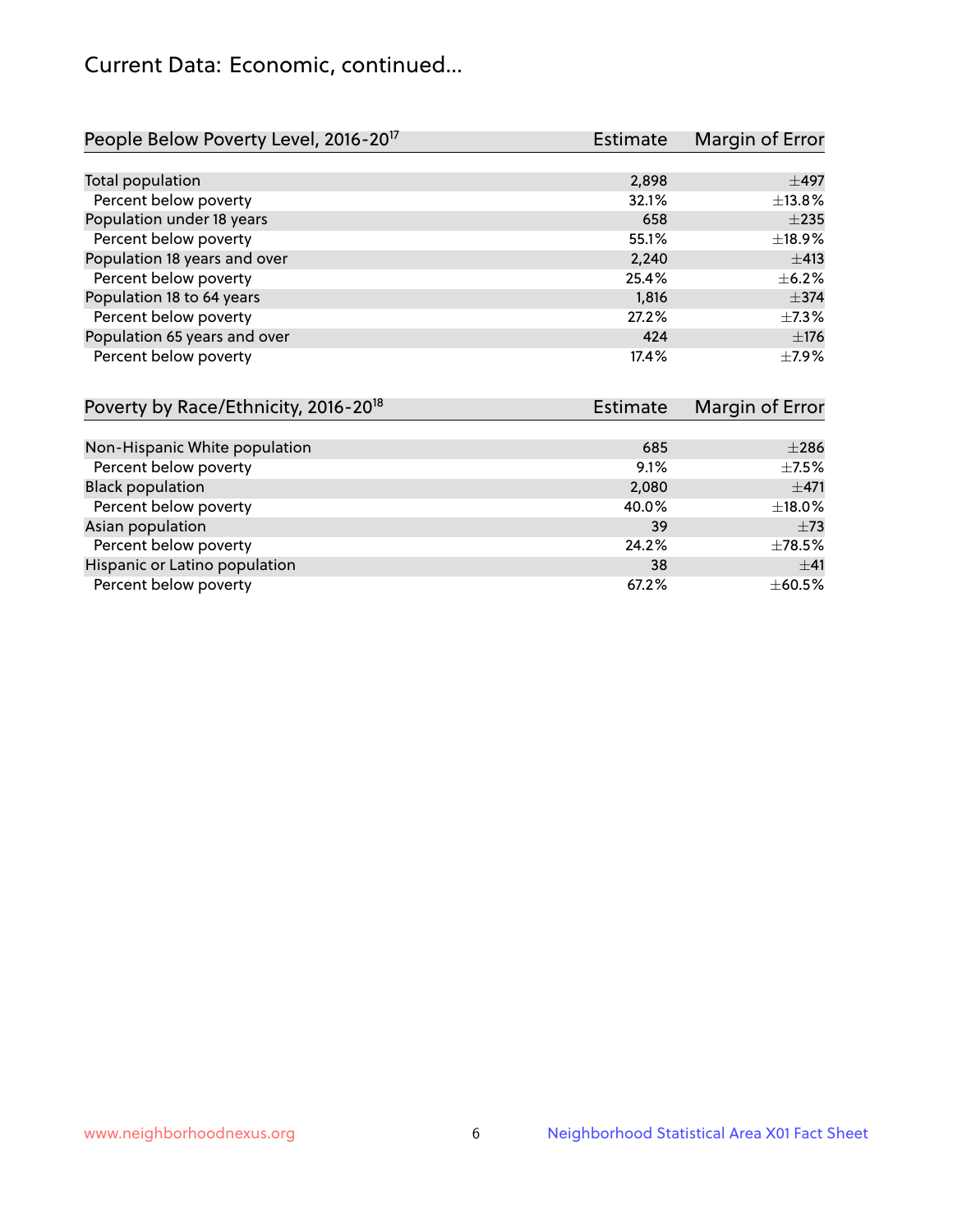# Current Data: Employment

| Employment Status, 2016-20 <sup>19</sup>                                    | <b>Estimate</b> | Margin of Error |
|-----------------------------------------------------------------------------|-----------------|-----------------|
|                                                                             |                 |                 |
| Population 16 years and over                                                | 2,276           | $\pm 404$       |
| In labor force                                                              | 61.1%           | ±10.7%          |
| Civilian labor force                                                        | 61.1%           | $\pm$ 10.7%     |
| Employed                                                                    | 57.3%           | ±10.8%          |
| Unemployed                                                                  | 3.8%            | $\pm$ 4.3%      |
| <b>Armed Forces</b>                                                         | 0.0%            | $\pm 2.6\%$     |
| Not in labor force                                                          | 38.9%           | $\pm 8.0\%$     |
| Civilian labor force                                                        | 1,391           | $\pm$ 347       |
| <b>Unemployment Rate</b>                                                    | 6.2%            | $\pm$ 7.0%      |
| Females 16 years and over                                                   | 1,096           | ±201            |
| In labor force                                                              | 59.9%           | ±11.6%          |
| Civilian labor force                                                        | 59.9%           | ±11.6%          |
| Employed                                                                    | 54.5%           | $\pm$ 10.7%     |
| Own children of the householder under 6 years                               | 358             | $\pm$ 197       |
| All parents in family in labor force                                        | 79.8%           | ±38.0%          |
| Own children of the householder 6 to 17 years                               | 232             | ±143            |
| All parents in family in labor force                                        | 93.6%           | ±23.8%          |
| Industry, 2016-20 <sup>20</sup>                                             | <b>Estimate</b> | Margin of Error |
|                                                                             |                 |                 |
| Civilian employed population 16 years and over                              | 1,305           | $\pm$ 338       |
| Agriculture, forestry, fishing and hunting, and mining                      | 0.2%            | $\pm 1.5\%$     |
| Construction                                                                | 2.2%            | ±3.3%           |
| Manufacturing                                                               | 6.7%            | $\pm$ 6.2%      |
| Wholesale trade                                                             | 3.4%            | $\pm 2.9\%$     |
| Retail trade                                                                | 12.9%           | ±7.4%           |
| Transportation and warehousing, and utilities                               | 4.2%            | $\pm 4.2\%$     |
| Information                                                                 | 11.4%           | ±18.0%          |
| Finance and insurance, and real estate and rental and leasing               | 2.2%            | $\pm 2.1\%$     |
| Professional, scientific, and management, and administrative                | 14.9%           | $\pm$ 6.3%      |
| and waste management services                                               |                 |                 |
| Educational services, and health care and social assistance                 | 17.0%           | $\pm$ 5.9%      |
| Arts, entertainment, and recreation, and accommodation and<br>food services | 11.5%           | $\pm$ 5.7%      |
| Other services, except public administration                                | 7.0%            | $\pm$ 5.2%      |
| Public administration                                                       | 6.5%            | ±4.4%           |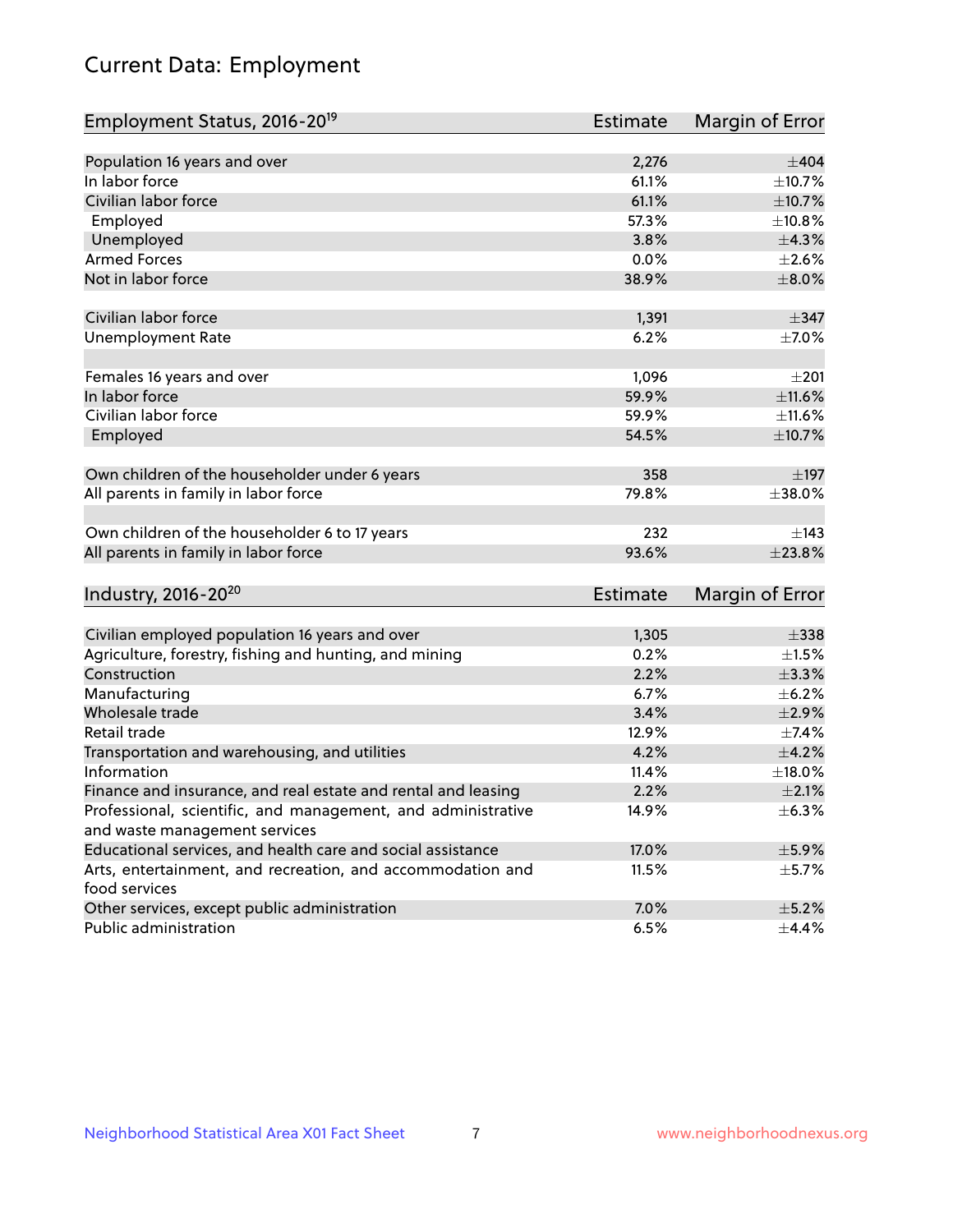# Current Data: Employment, continued...

| Occupation, 2016-20 <sup>21</sup>                                                                                | <b>Estimate</b> | Margin of Error |
|------------------------------------------------------------------------------------------------------------------|-----------------|-----------------|
| Civilian employed population 16 years and over                                                                   | 1,305           | $\pm$ 338       |
| Management, business, science, and arts occupations                                                              | 48.2%           | ±17.7%          |
| Service occupations                                                                                              | 18.7%           | $\pm$ 5.7%      |
| Sales and office occupations                                                                                     | 15.5%           | $\pm$ 6.7%      |
| Natural resources, construction, and maintenance occupations                                                     | 3.1%            | $\pm 4.2\%$     |
| Production, transportation, and material moving occupations                                                      | 14.4%           | $\pm$ 8.6%      |
| Class of Worker, 2016-20 <sup>22</sup>                                                                           | <b>Estimate</b> | Margin of Error |
| Civilian employed population 16 years and over                                                                   | 1,305           | $\pm$ 338       |
| Private wage and salary workers                                                                                  | 75.5%           | ±14.5%          |
| Government workers                                                                                               | 18.2%           | $\pm$ 9.1%      |
| Self-employed in own not incorporated business workers                                                           | 6.2%            | $\pm$ 3.2%      |
| Unpaid family workers                                                                                            | 0.0%            | $\pm1.4\%$      |
| Job Flows, 2019 <sup>23</sup>                                                                                    |                 | 2019            |
|                                                                                                                  |                 |                 |
| Total Jobs in Neighborhood Statistical Area                                                                      |                 | 158             |
| Held by residents of Neighborhood Statistical Area                                                               |                 | 1.9%            |
| Held by non-residents of Neighborhood Statistical Area                                                           |                 | 98.1%           |
| Jobs by Industry Sector, 2019 <sup>24</sup>                                                                      |                 | 2019            |
| Total Jobs in Neighborhood Statistical Area                                                                      |                 | 158             |
| <b>Goods Producing sectors</b>                                                                                   |                 | 14.6%           |
| Trade, Transportation, and Utilities sectors                                                                     |                 | 13.3%           |
| All Other Services sectors                                                                                       |                 | 72.2%           |
| Total Jobs in Neighborhood Statistical<br>held<br>by<br>Area<br>Neighborhood Statistical Area residents          |                 | 3               |
| <b>Goods Producing sectors</b>                                                                                   |                 | 33.3%           |
| Trade, Transportation, and Utilities sectors                                                                     |                 | 33.3%           |
| All Other Services sectors                                                                                       |                 | 33.3%           |
| Jobs by Earnings, 2019 <sup>25</sup>                                                                             |                 | 2019            |
| Total Jobs in Neighborhood Statistical Area                                                                      |                 | 158             |
| Jobs with earnings \$1250/month or less                                                                          |                 | 31.0%           |
| Jobs with earnings \$1251/month to \$3333/month                                                                  |                 | 36.7%           |
| Jobs with earnings greater than \$3333/month                                                                     |                 | 32.3%           |
| Neighborhood Statistical<br>Jobs<br>in<br>held<br>by<br>Total<br>Area<br>Neighborhood Statistical Area residents |                 | 3               |
| Jobs with earnings \$1250/month or less                                                                          |                 | 66.7%           |
| Jobs with earnings \$1251/month to \$3333/month                                                                  |                 | 0.0%            |
| Jobs with earnings greater than \$3333/month                                                                     |                 | 33.3%           |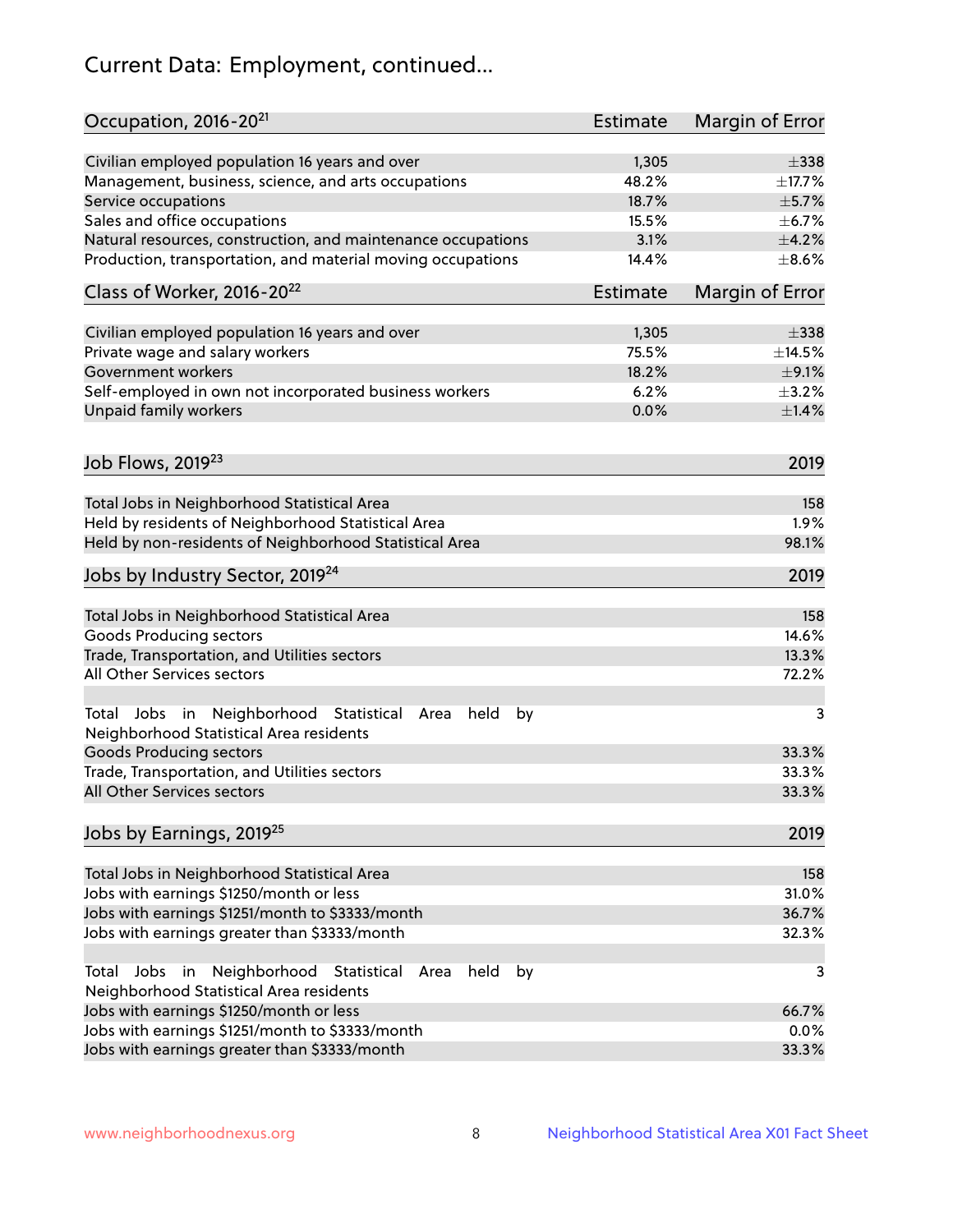## Current Data: Employment, continued...

| Jobs by Age of Worker, 2019 <sup>26</sup>                                                      | 2019  |
|------------------------------------------------------------------------------------------------|-------|
|                                                                                                |       |
| Total Jobs in Neighborhood Statistical Area                                                    | 158   |
| Jobs with workers age 29 or younger                                                            | 12.7% |
| Jobs with workers age 30 to 54                                                                 | 53.2% |
| Jobs with workers age 55 or older                                                              | 34.2% |
|                                                                                                |       |
| Total Jobs in Neighborhood Statistical Area held by<br>Neighborhood Statistical Area residents | 3     |
| Jobs with workers age 29 or younger                                                            | 0.0%  |
| Jobs with workers age 30 to 54                                                                 | 33.3% |
| Jobs with workers age 55 or older                                                              | 66.7% |

### Current Data: Education

| School Enrollment, 2016-20 <sup>27</sup>       | Estimate | Margin of Error |
|------------------------------------------------|----------|-----------------|
|                                                |          |                 |
| Population 3 years and over enrolled in school | 629      | $\pm 288$       |
| Nursery school, preschool                      | 12.9%    | ±11.2%          |
| Kindergarten                                   | $0.0\%$  | $+2.1%$         |
| Elementary school (grades 1-8)                 | 35.1%    | $\pm$ 12.8%     |
| High school (grades 9-12)                      | 24.9%    | ±10.8%          |
| College or graduate school                     | 27.1%    | $\pm$ 9.4%      |

| Educational Attainment, 2016-20 <sup>28</sup> | Estimate | Margin of Error |
|-----------------------------------------------|----------|-----------------|
|                                               |          |                 |
| Population 25 years and over                  | 2,028    | $\pm$ 369       |
| Less than 9th grade                           | 3.3%     | $\pm 2.7\%$     |
| 9th to 12th grade, no diploma                 | 8.6%     | $\pm$ 4.9%      |
| High school graduate (includes equivalency)   | 30.4%    | $\pm$ 13.8%     |
| Some college, no degree                       | 20.8%    | $\pm$ 6.6%      |
| Associate's degree                            | 9.7%     | $\pm$ 4.7%      |
| Bachelor's degree                             | 17.8%    | $\pm$ 5.1%      |
| Graduate or professional degree               | 9.4%     | $\pm 3.6\%$     |
|                                               |          |                 |
| Percent high school graduate or higher        | 88.1%    | $\pm$ 10.0%     |
| Percent bachelor's degree or higher           | 27.2%    | $\pm$ 5.3%      |
|                                               |          |                 |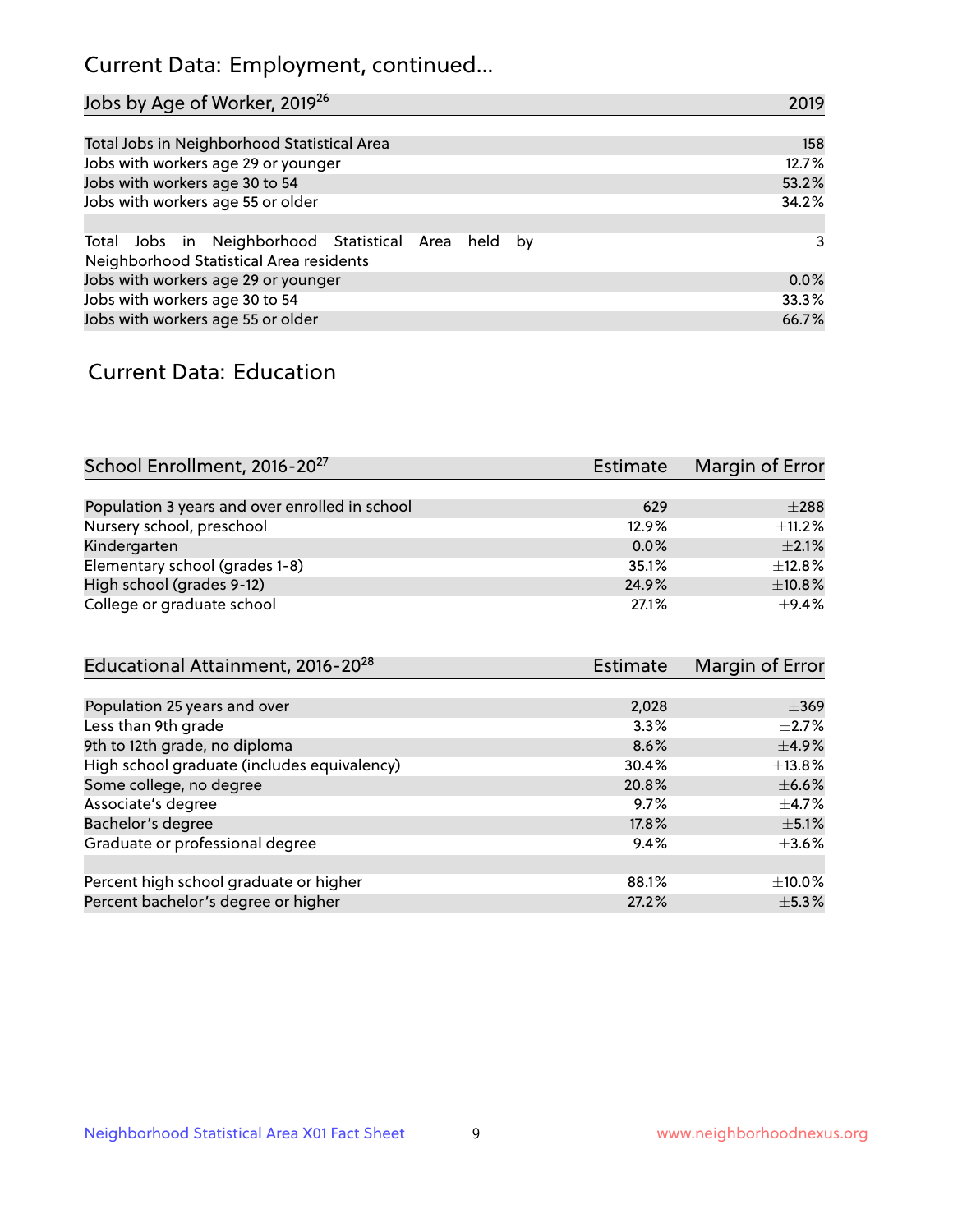## Current Data: Housing

| Households by Type, 2016-20 <sup>29</sup>            | <b>Estimate</b> | Margin of Error |
|------------------------------------------------------|-----------------|-----------------|
|                                                      |                 |                 |
| Total households                                     | 1,225           | $\pm 300$       |
| Family households (families)                         | 44.4%           | ±14.4%          |
| With own children under 18 years                     | 15.8%           | $\pm$ 7.2%      |
| Married-couple family                                | 14.5%           | $\pm$ 5.5%      |
| With own children of the householder under 18 years  | 4.2%            | $\pm 4.0\%$     |
| Male householder, no spouse present, family          | 7.7%            | $\pm$ 6.3%      |
| With own children of the householder under 18 years  | 2.8%            | $\pm$ 3.3%      |
| Female householder, no spouse present, family        | 22.2%           | $\pm$ 5.5%      |
| With own children of the householder under 18 years  | 8.7%            | $\pm$ 5.8%      |
| Nonfamily households                                 | 55.6%           | $\pm 20.8\%$    |
| Householder living alone                             | 47.7%           | ±21.9%          |
| 65 years and over                                    | 12.5%           | ±11.5%          |
|                                                      |                 |                 |
| Households with one or more people under 18 years    | 23.0%           | $\pm 3.8\%$     |
| Households with one or more people 65 years and over | 25.9%           | $\pm$ 10.7%     |
|                                                      |                 |                 |
| Average household size                               | 2.34            | $\pm$ 0.71      |
| Average family size                                  | 3.53            | $\pm$ 0.83      |
| Housing Occupancy, 2016-20 <sup>30</sup>             | <b>Estimate</b> | Margin of Error |
|                                                      |                 |                 |
| Total housing units                                  | 1,451           | $\pm 281$       |
| Occupied housing units                               | 84.4%           | $\pm$ 12.6%     |
| Vacant housing units                                 | 15.6%           | $\pm$ 5.4%      |
| Homeowner vacancy rate                               | 4.0             | $\pm$ 5.3       |
| Rental vacancy rate                                  | 9.6             | $+8.8$          |
| Units in Structure, 2016-20 <sup>31</sup>            | Estimate        | Margin of Error |
|                                                      |                 |                 |
| Total housing units                                  | 1,451           | $\pm 281$       |
| 1-unit, detached                                     | 86.6%           | $\pm$ 9.6%      |
| 1-unit, attached                                     | 2.3%            | $\pm$ 3.2%      |
| 2 units                                              | 8.0%            | $\pm$ 5.5%      |
| 3 or 4 units                                         | 0.9%            | $\pm1.5\%$      |
| 5 to 9 units                                         | 1.1%            | $\pm 1.8\%$     |
| 10 to 19 units                                       | 0.0%            | $\pm$ 0.9%      |
| 20 or more units                                     | 0.3%            | $\pm 1.3\%$     |
| Mobile home                                          | 0.7%            | $\pm1.6\%$      |
| Boat, RV, van, etc.                                  | $0.0\%$         | $\pm$ 0.9%      |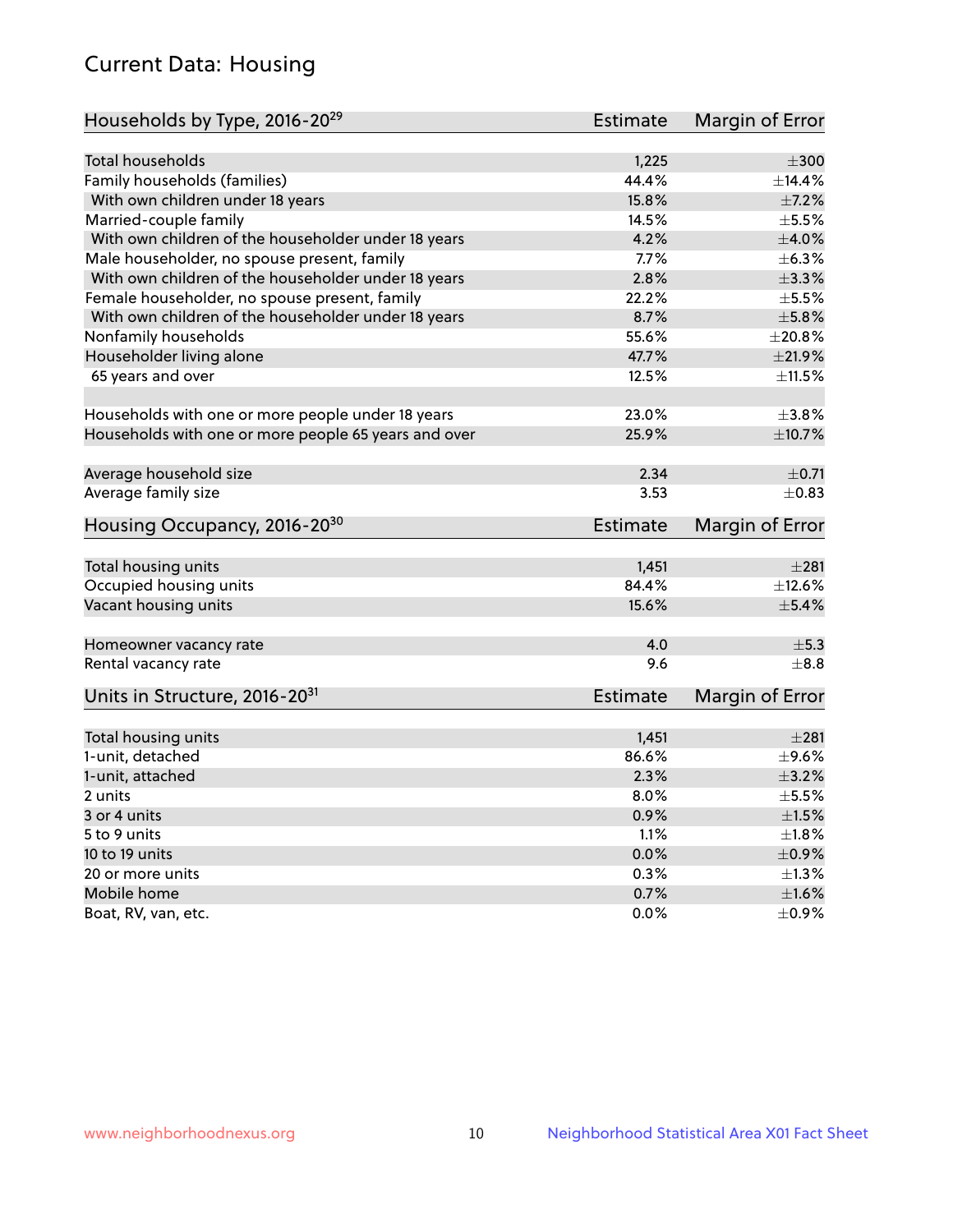## Current Data: Housing, continued...

| Year Structure Built, 2016-20 <sup>32</sup>    | <b>Estimate</b> | <b>Margin of Error</b> |
|------------------------------------------------|-----------------|------------------------|
| Total housing units                            | 1,451           | $\pm 281$              |
| Built 2014 or later                            | 0.7%            | $\pm 1.1\%$            |
| Built 2010 to 2013                             | 0.1%            | $\pm$ 0.9%             |
| Built 2000 to 2009                             | 1.8%            | $\pm 2.0\%$            |
| Built 1990 to 1999                             | 0.2%            | $\pm$ 0.9%             |
| Built 1980 to 1989                             | 3.6%            | $\pm$ 4.3%             |
| Built 1970 to 1979                             | 3.5%            | $\pm 3.0\%$            |
| Built 1960 to 1969                             | 12.0%           | $\pm$ 5.2%             |
| Built 1950 to 1959                             | 24.7%           | ±6.2%                  |
| Built 1940 to 1949                             | 27.6%           | ±18.8%                 |
| Built 1939 or earlier                          | 25.6%           | $\pm 3.6\%$            |
| Housing Tenure, 2016-2033                      | <b>Estimate</b> | <b>Margin of Error</b> |
| Occupied housing units                         | 1,225           | $\pm 300$              |
| Owner-occupied                                 | 61.7%           | ±19.9%                 |
| Renter-occupied                                | 38.3%           | $\pm$ 5.3%             |
| Average household size of owner-occupied unit  | 1.95            | $\pm$ 0.99             |
| Average household size of renter-occupied unit | 2.97            | $\pm$ 0.81             |
| Residence 1 Year Ago, 2016-20 <sup>34</sup>    | Estimate        | <b>Margin of Error</b> |
| Population 1 year and over                     | 2,860           | $\pm 481$              |
| Same house                                     | 83.8%           | $\pm$ 5.9%             |
| Different house in the U.S.                    | 16.0%           | $\pm$ 9.5%             |
| Same county                                    | 4.0%            | $\pm 2.5\%$            |
| Different county                               | 11.9%           | $\pm$ 9.4%             |
| Same state                                     | 6.2%            | ±4.3%                  |
| Different state                                | 5.7%            | $\pm$ 8.4%             |
| Abroad                                         | 0.2%            | $\pm$ 0.5%             |
| Value of Housing Unit, 2016-20 <sup>35</sup>   | <b>Estimate</b> | Margin of Error        |
| Owner-occupied units                           | 756             | $\pm 306$              |
| Less than \$50,000                             | 4.0%            | $\pm$ 4.9%             |
| \$50,000 to \$99,999                           | 17.2%           | ±10.9%                 |
| \$100,000 to \$149,999                         | 17.2%           | ±18.2%                 |
| \$150,000 to \$199,999                         | 12.6%           | $\pm$ 6.1%             |
| \$200,000 to \$299,999                         | 40.0%           | $\pm 28.5\%$           |
| \$300,000 to \$499,999                         | 7.5%            | $\pm$ 4.4%             |
| \$500,000 to \$999,999                         | 1.2%            | $\pm 2.7\%$            |
| \$1,000,000 or more                            | 0.2%            | $\pm 3.0\%$            |
| Mortgage Status, 2016-20 <sup>36</sup>         | <b>Estimate</b> | Margin of Error        |
| Owner-occupied units                           | 756             | $\pm 306$              |
| Housing units with a mortgage                  | 49.7%           | ±24.8%                 |

Neighborhood Statistical Area X01 Fact Sheet 11 11 www.neighborhoodnexus.org

Housing units without a mortgage  $\pm 31.8\%$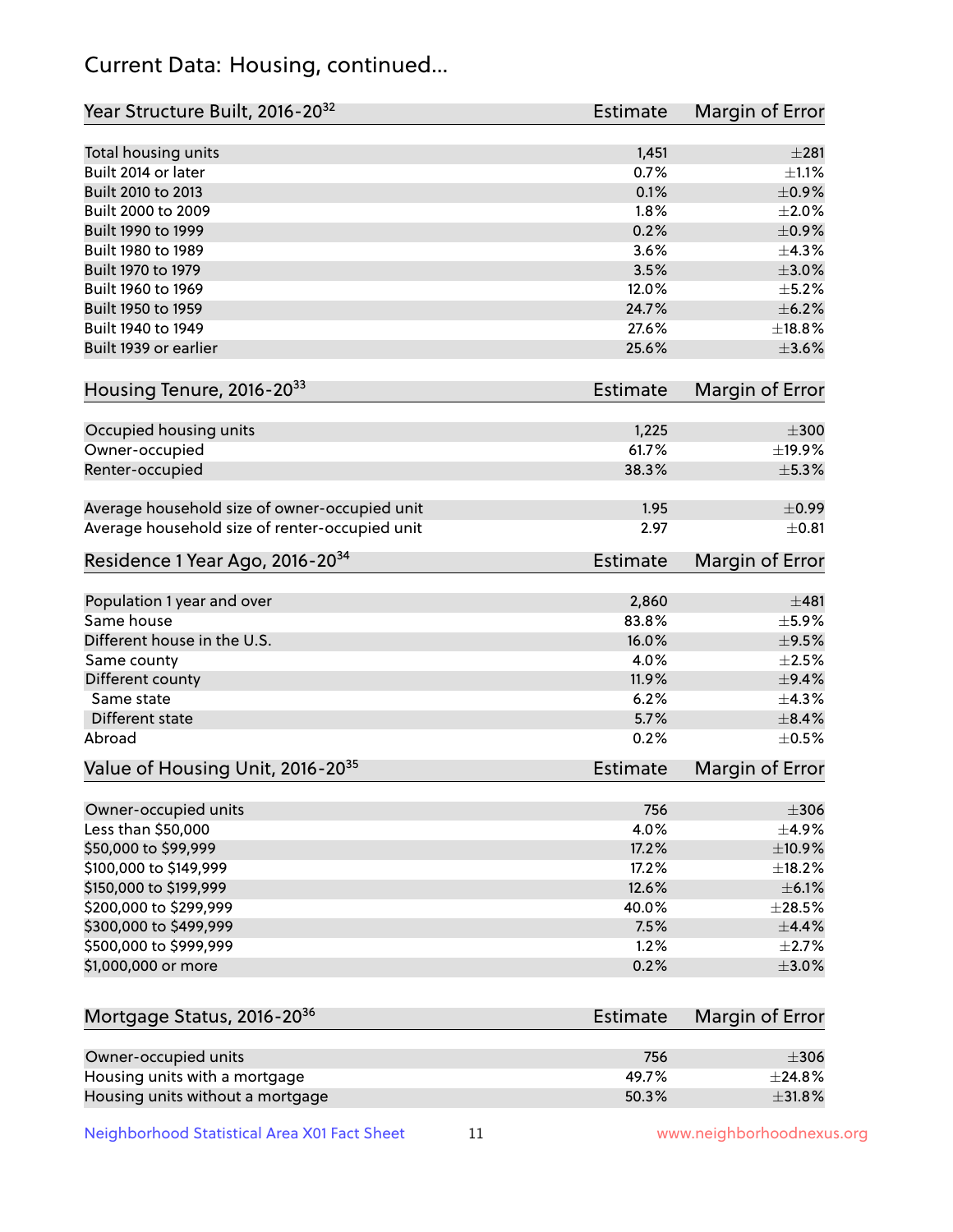## Current Data: Housing, continued...

| Selected Monthly Owner Costs, 2016-20 <sup>37</sup> | Estimate | Margin of Error |
|-----------------------------------------------------|----------|-----------------|
|                                                     |          |                 |
| Housing units with a mortgage                       | 376      | $\pm 109$       |
| Less than \$300                                     | 0.3%     | $\pm$ 4.7%      |
| \$300 to \$499                                      | 1.1%     | $\pm 4.5\%$     |
| \$500 to \$999                                      | 22.7%    | $\pm$ 18.6%     |
| \$1,000 to \$1,499                                  | 51.1%    | ±16.5%          |
| \$1,500 to \$1,999                                  | 18.3%    | ±13.0%          |
| \$2,000 to \$2,999                                  | 6.5%     | $\pm$ 7.7%      |
| \$3,000 or more                                     | 0.0%     | $\pm$ 6.0%      |
|                                                     |          |                 |
| Median (dollars)                                    | \$1,210  | $\pm$ 87        |
|                                                     |          |                 |
| Housing units without a mortgage                    | 381      | $\pm 286$       |
| Less than \$150                                     | 0.0%     | ±4.8%           |
| \$150 to \$249                                      | 4.8%     | $\pm$ 4.6%      |
| \$250 to \$349                                      | 9.4%     | $\pm$ 5.5%      |
| \$350 to \$499                                      | 60.0%    | $\pm$ 55.9%     |
| \$500 to \$699                                      | 18.2%    | ±9.9%           |
| \$700 or more                                       | 7.6%     | $\pm$ 8.7%      |
|                                                     |          |                 |
| Median (dollars)                                    | \$456    | $\pm$ 17        |

| Selected Monthly Owner Costs as a Percentage of | <b>Estimate</b> | Margin of Error |
|-------------------------------------------------|-----------------|-----------------|
| Household Income, 2016-20 <sup>38</sup>         |                 |                 |
|                                                 |                 |                 |
| Housing units with a mortgage <sup>39</sup>     | 376             | $\pm$ 132       |
| Less than 20.0 percent                          | 53.1%           | $\pm$ 19.0%     |
| 20.0 to 24.9 percent                            | 20.4%           | ±15.3%          |
| 25.0 to 29.9 percent                            | 9.4%            | $\pm$ 9.0%      |
| 30.0 to 34.9 percent                            | 0.9%            | $\pm$ 4.1%      |
| 35.0 percent or more                            | 16.2%           | $\pm$ 9.9%      |
|                                                 |                 |                 |
| Housing units without a mortgage <sup>40</sup>  | 381             | $\pm 293$       |
| Less than 10.0 percent                          | 50.3%           | $\pm$ 51.8%     |
| 10.0 to 14.9 percent                            | 10.3%           | $\pm$ 4.7%      |
| 15.0 to 19.9 percent                            | 0.7%            | ±3.4%           |
| 20.0 to 24.9 percent                            | 11.1%           | $\pm$ 13.1%     |
| 25.0 to 29.9 percent                            | 0.0%            | $\pm$ 3.4%      |
| 30.0 to 34.9 percent                            | 20.7%           | $\pm$ 33.0%     |
| 35.0 percent or more                            | $7.0\%$         | $\pm$ 5.3%      |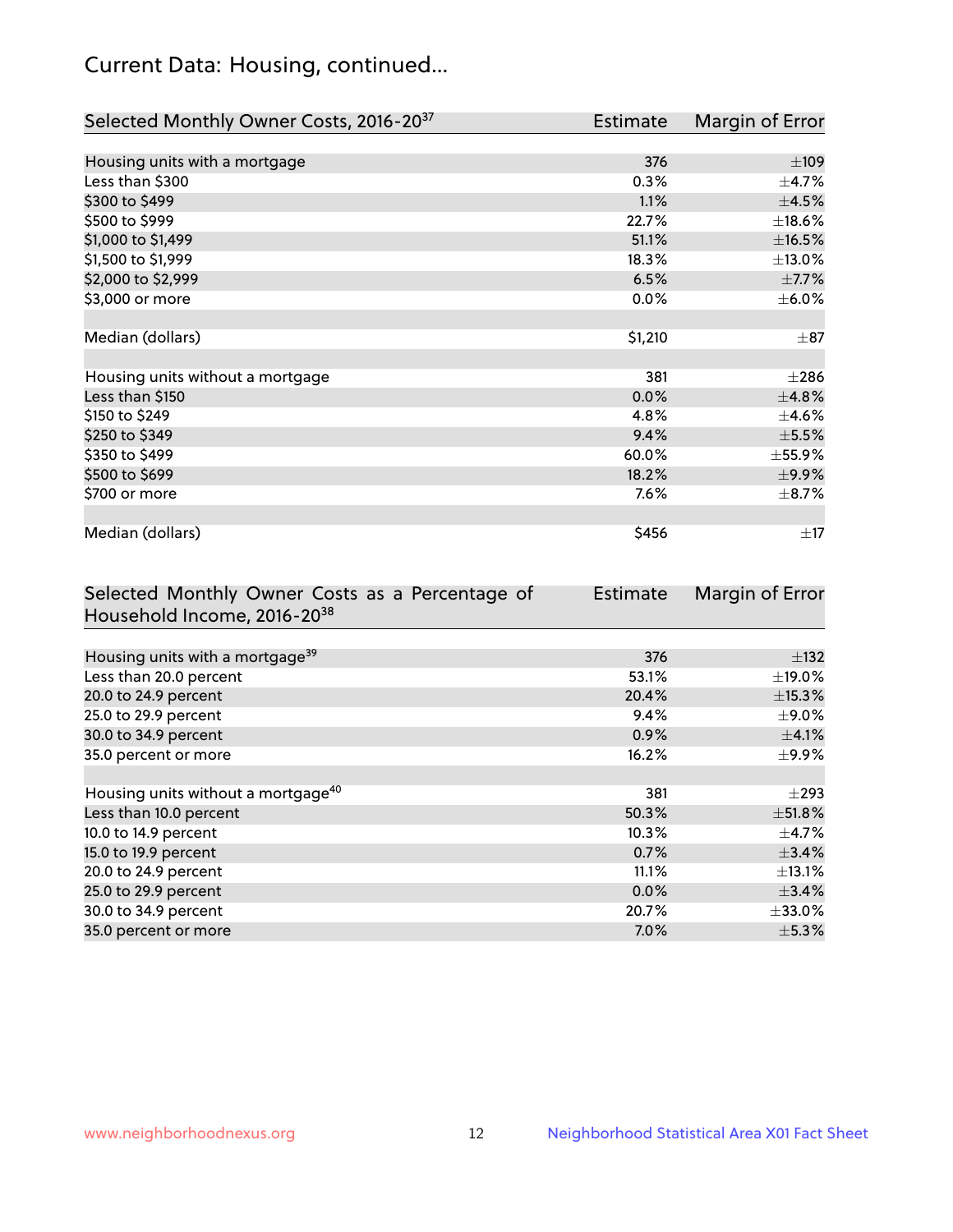## Current Data: Housing, continued...

| Gross Rent, 2016-20 <sup>41</sup>                                   | Estimate        | Margin of Error |
|---------------------------------------------------------------------|-----------------|-----------------|
|                                                                     |                 |                 |
| Occupied units paying rent                                          | 442             | ±130            |
| Less than \$200                                                     | 0.0%            | $\pm$ 5.1%      |
| \$200 to \$499                                                      | 0.3%            | $\pm$ 7.0%      |
| \$500 to \$749                                                      | 6.1%            | $\pm$ 8.5%      |
| \$750 to \$999                                                      | $7.0\%$         | $\pm$ 9.1%      |
| \$1,000 to \$1,499                                                  | 70.1%           | $\pm 20.1\%$    |
| \$1,500 to \$1,999                                                  | 16.4%           | ±12.6%          |
| \$2,000 or more                                                     | 0.0%            | $\pm$ 5.9%      |
| Median (dollars)                                                    | \$1,207         | $\pm$ 67        |
| No rent paid                                                        | 27              | $\pm$ 37        |
| Gross Rent as a Percentage of Household Income,<br>$2016 - 20^{42}$ | <b>Estimate</b> | Margin of Error |
| Occupied units paying rent <sup>43</sup>                            | 411             | ±156            |
| Less than 15.0 percent                                              | 8.8%            | ±15.3%          |
| 15.0 to 19.9 percent                                                | 12.8%           | ±13.6%          |
| 20.0 to 24.9 percent                                                | 2.0%            | $\pm$ 3.1%      |
| 25.0 to 29.9 percent                                                | 1.2%            | $\pm 3.8\%$     |
| 30.0 to 34.9 percent                                                | 5.1%            | $\pm$ 6.7%      |
| 35.0 percent or more                                                | 70.1%           | ±14.3%          |

# Current Data: Transportation

| Commuting to Work, 2016-20 <sup>44</sup>  | Estimate | Margin of Error |
|-------------------------------------------|----------|-----------------|
|                                           |          |                 |
| Workers 16 years and over                 | 1,305    | $\pm$ 329       |
| Car, truck, or van - drove alone          | 58.1%    | $\pm$ 11.2%     |
| Car, truck, or van - carpooled            | 3.2%     | $\pm 2.9\%$     |
| Public transportation (excluding taxicab) | 18.6%    | $\pm$ 8.0%      |
| Walked                                    | 1.0%     | $\pm$ 1.7%      |
| Other means                               | 0.5%     | $\pm$ 0.9%      |
| Worked at home                            | 18.5%    | $\pm$ 18.3%     |
|                                           |          |                 |
| Mean travel time to work (minutes)        | 38.8     | $\pm$ 5.5       |

| Access to a Vehicle, 2016-20 <sup>45</sup> | Estimate | Margin of Error |
|--------------------------------------------|----------|-----------------|
|                                            |          |                 |
| Occupied housing units                     | 1,225    | $\pm 300$       |
| No vehicles available                      | 12.5%    | $+4.6%$         |
| 1 vehicle available                        | 37.1%    | ±12.3%          |
| 2 vehicles available                       | 28.9%    | $+8.1%$         |
| 3 or more vehicles available               | 21.4%    | $\pm 20.1\%$    |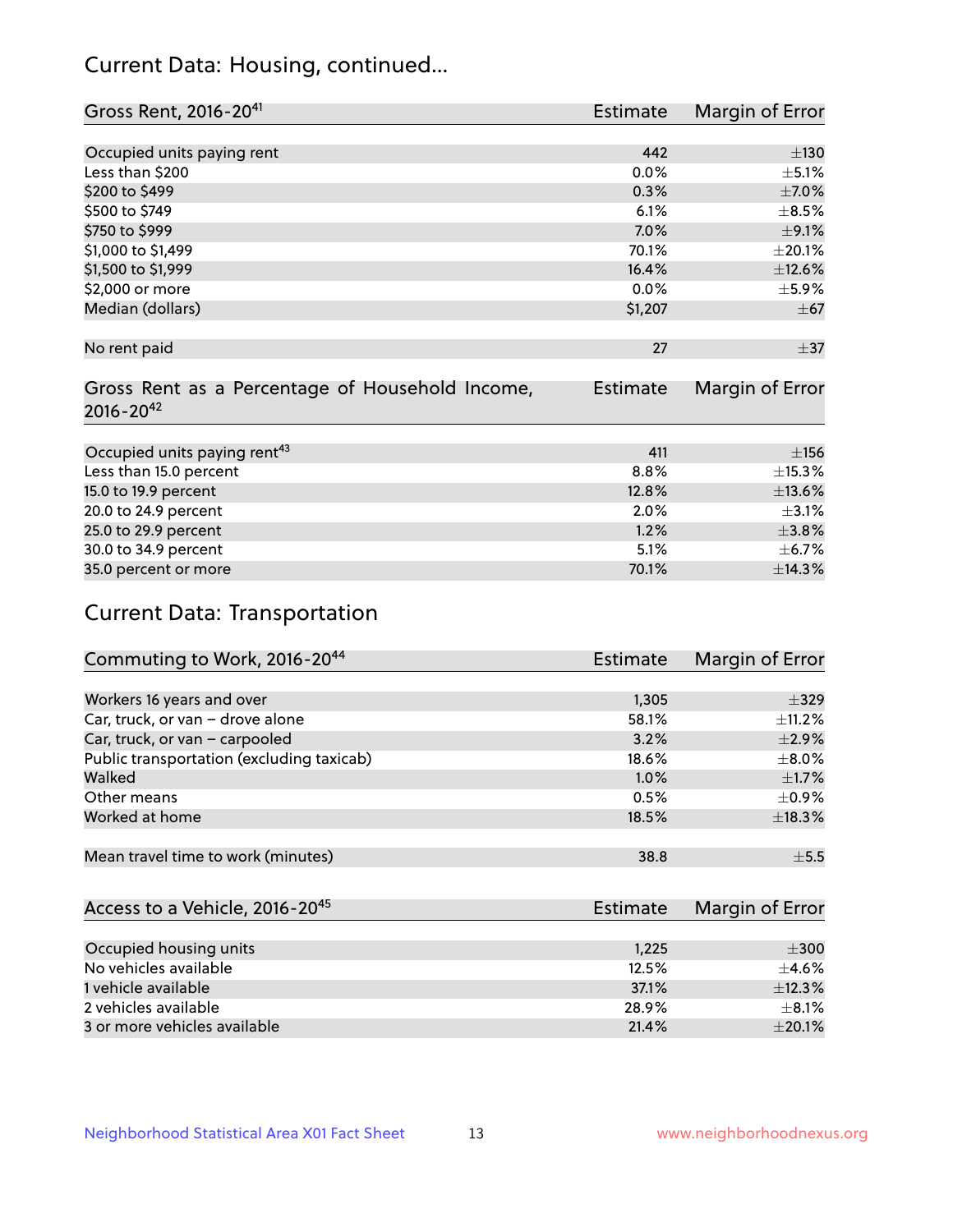## Current Data: Health

| Health Insurance coverage, 2016-2046                    | <b>Estimate</b> | <b>Margin of Error</b> |
|---------------------------------------------------------|-----------------|------------------------|
|                                                         |                 |                        |
| Civilian Noninstitutionalized Population                | 2,934           | $\pm$ 514              |
| With health insurance coverage                          | 84.5%           | $\pm$ 9.1%             |
| With private health insurance coverage                  | 45.2%           | $\pm$ 9.4%             |
| With public health coverage                             | 45.0%           | $\pm$ 11.2%            |
| No health insurance coverage                            | 15.5%           | $\pm$ 6.4%             |
| Civilian Noninstitutionalized Population Under 19 years | 698             | $\pm 698$              |
| No health insurance coverage                            | 14.6%           | ±10.3%                 |
|                                                         |                 |                        |
| Civilian Noninstitutionalized Population 19 to 64 years | 1,811           | $\pm 366$              |
| In labor force:                                         | 1,328           | $\pm$ 330              |
| Employed:                                               | 1,241           | $\pm$ 329              |
| With health insurance coverage                          | 92.6%           | $\pm$ 9.5%             |
| With private health insurance coverage                  | 80.9%           | ±14.9%                 |
| With public coverage                                    | 14.3%           | $\pm$ 7.5%             |
| No health insurance coverage                            | 7.4%            | $\pm$ 5.1%             |
|                                                         |                 |                        |
| Unemployed:                                             | 87              | $+329$                 |
| With health insurance coverage                          | 45.2%           | ±48.9%                 |
| With private health insurance coverage                  | 41.1%           | ±49.5%                 |
| With public coverage                                    | 4.1%            | ±20.4%                 |
| No health insurance coverage                            | 54.8%           | ±37.2%                 |
| Not in labor force:                                     | 483             | $\pm 238$              |
| With health insurance coverage                          | 58.4%           | ±37.6%                 |
| With private health insurance coverage                  | 24.9%           | $\pm$ 8.8%             |
| With public coverage                                    | 40.7%           | $\pm$ 9.6%             |
| No health insurance coverage                            | 41.6%           | ±43.9%                 |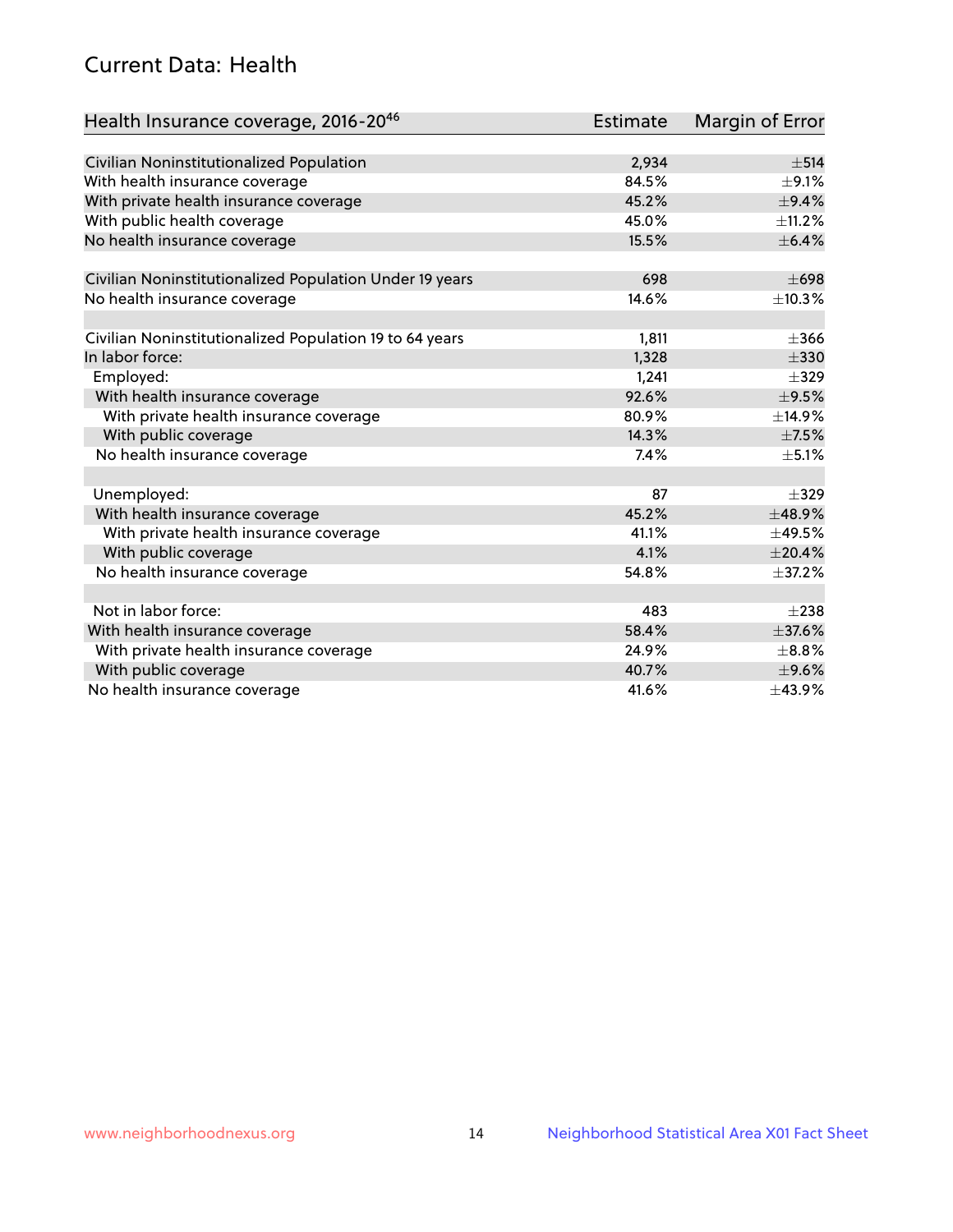#### Notes:

- 1. Source: U.S. Census Bureau, Decennial Census 2000, SF1 tables P8, P12; American Community Survey, tables B01001, B03002
- 2. This category includes Pacific Islanders, Native Americans and Alaska Natives, people who identify as some other race, and those who identify as bi/multi racial.
- 3. Source: U.S. Census Bureau, Decennial Census 2000, SF1 tables P15, P16, P18, P19; American Community Survey, tables B11001, B11005, B11003
- 4. Source: U.S. Census Bureau, Decennial Census 2000, SF3 table P37; American Community Survey, table B15002
- 5. Source: U.S. Census Bureau, Longitudinal Employer-Household Dynamics Residential Area Characteristics, Table JT01 (Primary Jobs); Workplace Area Characteristics, Table JT00 (All Jobs)
- 6. Source: U.S. Census Bureau, Decennial Census 2000, SF3 tables P52, P87; American Community Survey, tables B19001, B17001
- 7. Source: U.S. Census Bureau, Decennial Census 2000, SF1 tables H3, H4; American Community Survey, tables B25002, B25009
- 8. Source: U.S. Census Bureau, Decennial Census 2000, SF3 table H44; American Community Survey, tables B25044
- 9. Source: Atlanta Police Department, COBRA; U.S. Census Bureau, American Community Survey, table B01001
- 10. Source: U.S. Census Bureau, American Community Survey, table B01001
- 11. Source: U.S. Census Bureau, American Community Survey, table B03002
- 12. Source: U.S. Census Bureau, American Community Survey, table B05002
- 13. Source: U.S. Census Bureau, American Community Survey, table B05003
- 14. Source: U.S. Census Bureau, American Community Survey, tables B19001, B19025, B19051, B19061, B19055, B19065, B19059, B19069, B19056, B19066, B19057, B19067, B22001, B19101, B19127
- 15. Source: U.S. Census Bureau, American Community Survey, tables B19201, B19214, B20017, B19313
- 16. Source: U.S. Census Bureau, American Community Survey, table B17010
- 17. Source: U.S. Census Bureau, American Community Survey, tables B17001, B17006, B17021, B17007. Table totals may be lower than the total population, as they are based on the population for whom poverty status is determined.
- 18. Source: U.S. Census Bureau, American Community Survey, B17001H, B17001B, B17001D, B17001I. Table totals may be lower than the total population, as they are based on the population for whom poverty status is determined.
- 19. Source: U.S. Census Bureau, American Community Survey, tables B23001, B23008
- 20. Source: U.S. Census Bureau, American Community Survey, table C24030
- 21. Source: U.S. Census Bureau, American Community Survey, table C24010
- 22. Source: U.S. Census Bureau, American Community Survey, table B24080
- 23. Source: U.S. Census Bureau, Longitudinal Employer-Household Dynamics Origin-Destination Data, Tables JT00 Main and JT00 Aux
- 24. Source: U.S. Census Bureau, Longitudinal Employer-Household Dynamics Origin-Destination Data, Tables JT00 Main and JT00 Aux
- 25. Source: U.S. Census Bureau, Longitudinal Employer-Household Dynamics Origin-Destination Data, Tables JT00 Main and JT00 Aux
- 26. Source: U.S. Census Bureau, Longitudinal Employer-Household Dynamics Origin-Destination Data, Tables JT00 Main and JT00 Aux
- 27. Source: U.S. Census Bureau, American Community Survey, table B14001
- 28. Source: U.S. Census Bureau, American Community Survey, table B15002
- 29. Source: U.S. Census Bureau, American Community Survey, tables B11001, B11003, B11007, B11005, B09019
- 30. Source: U.S. Census Bureau, American Community Survey, tables B25002, B25003, B25004
- 31. Source: U.S. Census Bureau, American Community Survey, table B25024
- 32. Source: U.S. Census Bureau, American Community Survey, table B25034
- 33. Source: U.S. Census Bureau, American Community Survey, tables B25009, B25008, B25003
- 34. Source: U.S. Census Bureau, American Community Survey, table B07003
- 35. Source: U.S. Census Bureau, American Community Survey, table B25075. This value is self-reported and may differ from home values as determined by the County Tax Assessor.
- 36. Source: U.S. Census Bureau, American Community Survey, table B25081
- 37. Source: U.S. Census Bureau, American Community Survey, table B25087
- 38. Source: U.S. Census Bureau, American Community Survey, table B25091
- 39. Excludes units where Selected Monthly Owner Costs as a Percentage of Income cannot be computed.
- 40. Excludes units where Selected Monthly Owner Costs as a Percentage of Income cannot be computed.
- 41. Source: U.S. Census Bureau, American Community Survey, table B25063
- 42. Source: U.S. Census Bureau, American Community Survey, table B25070
- 43. Excludes units where Gross Rent as a Percentage of Income cannot be computed.
- 44. Source: U.S. Census Bureau, American Community Survey, tables B08101, B08013
- 45. Source: U.S. Census Bureau, American Community Survey, table B25044
- 46. Source: U.S. Census Bureau, American Community Survey, tables B18135, B27011

The dagger (†) symbol denotes values that cannot be computed.